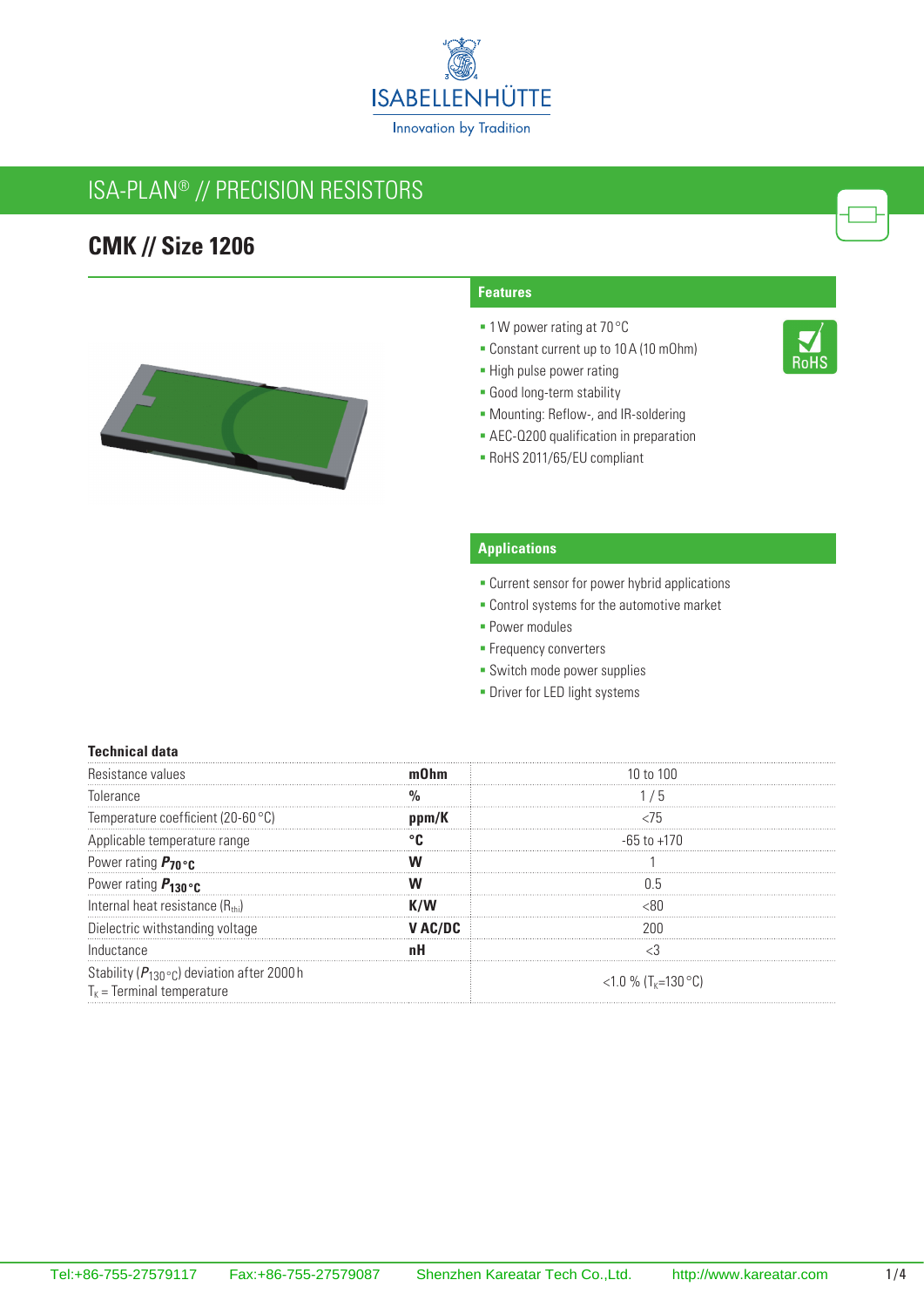# CMK // Size 1206

#### **Recommended solder profile**

| Reflow- and IR-soldering |            |      |      |  |  |
|--------------------------|------------|------|------|--|--|
| Temperature              |            | 76L) | 255. |  |  |
| lime                     | <b>SAC</b> | peak |      |  |  |

#### **Tape and reel information**

| Specification    |            | DIN EN 60286-3 |
|------------------|------------|----------------|
| Tape width       | mm         |                |
| Reel size        | inch       |                |
| Parts per reel   | <b>DCS</b> | 12500          |
| Packaging weight |            | 454            |



#### **Ordering code**

| CMK - R010 - 1.0                                                                                                                                                                                                                    |                                                           |
|-------------------------------------------------------------------------------------------------------------------------------------------------------------------------------------------------------------------------------------|-----------------------------------------------------------|
| $\begin{bmatrix} \vdots & \vdots & \vdots \end{bmatrix}$ $\begin{bmatrix} \vdots & \vdots & \vdots \end{bmatrix}$ $\begin{bmatrix} \vdots & \vdots & \vdots \end{bmatrix}$ $\begin{bmatrix} \vdots & \vdots & \vdots \end{bmatrix}$ |                                                           |
|                                                                                                                                                                                                                                     | : : Resistance value [Ohm] / "R" represents decimal point |
| <i>i</i> Type                                                                                                                                                                                                                       |                                                           |

## **Specification**

| <b>Parameters</b>            | <b>Test conditions</b>                            | <b>Specified values</b>              |
|------------------------------|---------------------------------------------------|--------------------------------------|
| Temperature Cycling          | 2000 cycles (-55 $\degree$ C to +150 $\degree$ C) | ±0.5%                                |
| Low Temperature Storage      | -65 °C for 24 h                                   | $+0.1\%$                             |
| Resistance to Soldering Heat | 260 °C for 10 sec / 8h steam aging                | $+0.3\%$                             |
| Moisture Resistance          | MIL-STD-202 method 106                            | $+0.5%$                              |
| Mechanical Shock             | 100 q, 6 ms half sine                             | $+0.2%$                              |
| Vibration, High Frequency    | i 10 g, 10-2000 Hz                                | $+0.2%$                              |
| Operational Life             | 2000 h, T, max at rated power                     | $\pm 1.0$ %, T <sub>r</sub> = 130 °C |
| High Temperature Exposure    | 2000 h / 170 °C                                   | $+1.0\%$                             |
| <b>Bias Humidity</b>         | +85 °C, 85 r.F., 1000 h, powered                  |                                      |

#### **Information**

| Product status                   |                      |
|----------------------------------|----------------------|
| Sample availability              |                      |
| lification release acc. AEC-Q200 |                      |
| Mass-production availability     | certain ohmic values |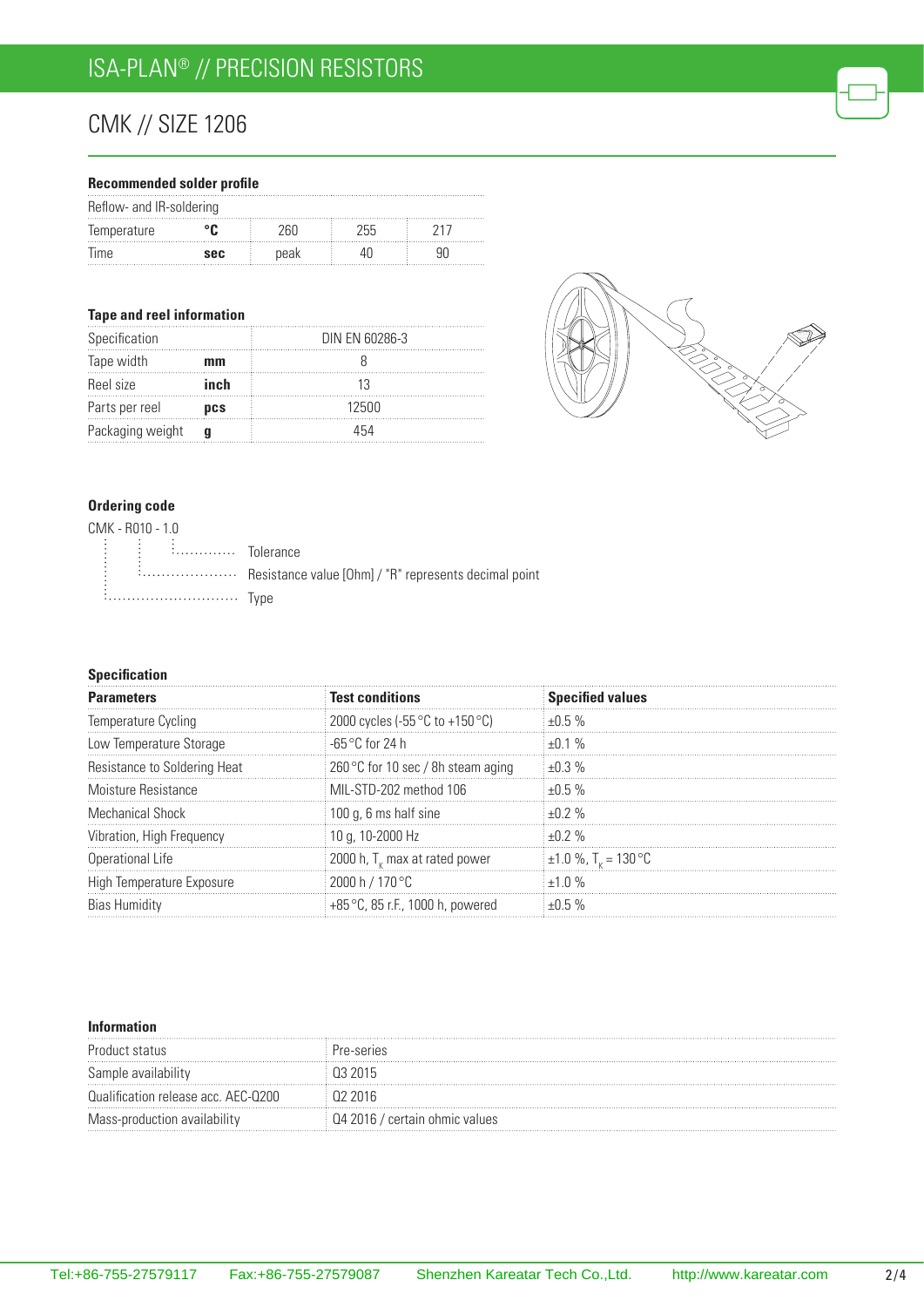# ISA-PLAN® // Precision resistors

## CMK // Size 1206

#### **Temperature dependence of the electrical resistance of CMK resistors**



#### **Power derating curve**



#### **Mechanical dimensions [mm]**





| Type                |  |  |                                                                            |     |      |                          |
|---------------------|--|--|----------------------------------------------------------------------------|-----|------|--------------------------|
| <b>CMK</b>          |  |  | $\frac{1}{2}$ 3.05 $\pm$ 0.2 1.52 $\pm$ 0.2 10.4 $\pm$ 0.15 10.5 $\pm$ 0.2 |     |      | $\frac{1}{2}$ 0.3 + 0.15 |
| Solder pad type   I |  |  | w                                                                          |     |      |                          |
| ∩MK                 |  |  |                                                                            | 1 Q | በ ዓ5 |                          |